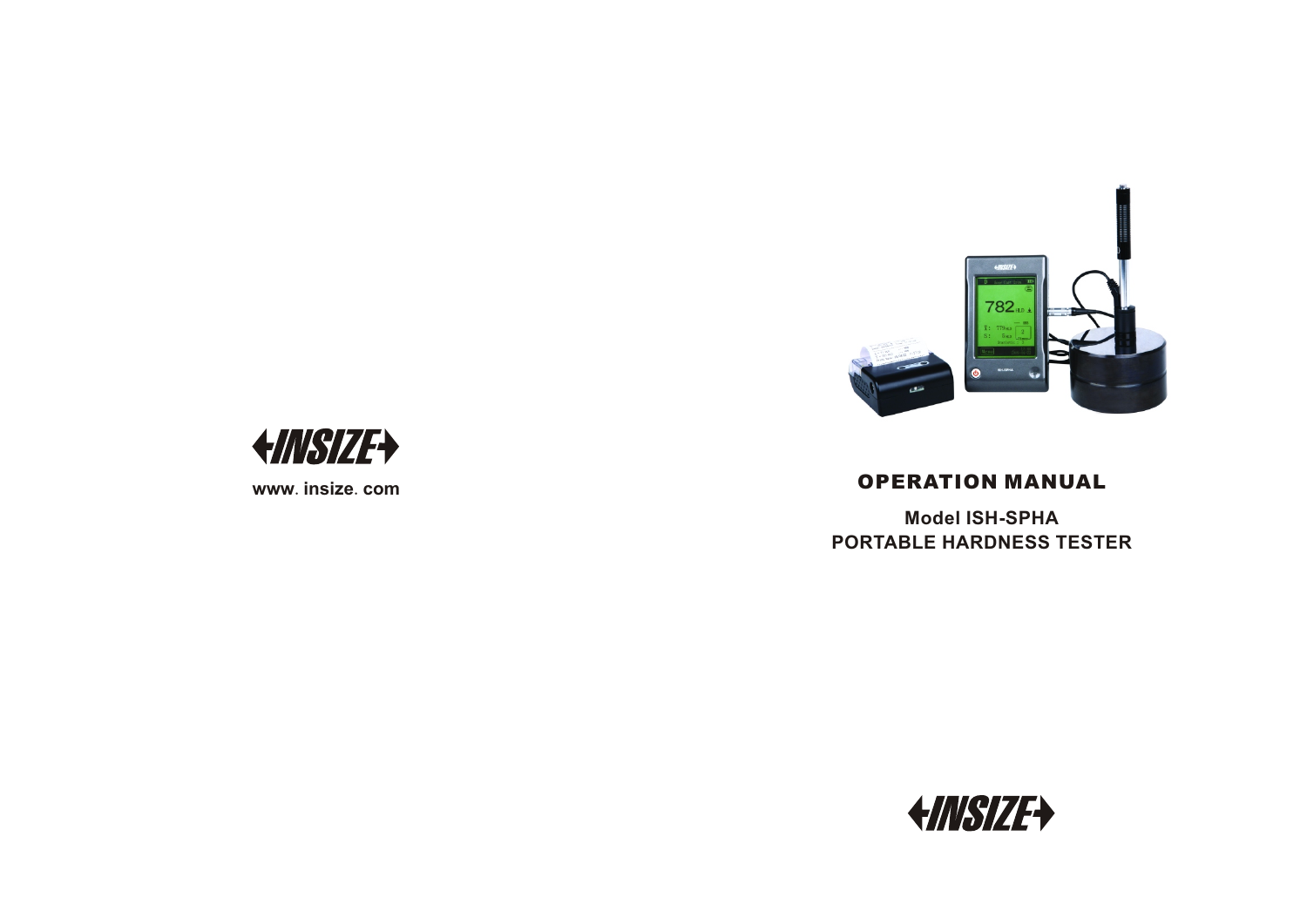## **Content**

| Appendix 3 Measuring and conversion range-----------------------------17 |  |
|--------------------------------------------------------------------------|--|
|                                                                          |  |

## **1. Technical Specification**

- $\bullet$  Display range: 0~999HLD
- Accuracy: ±6 HL(at 800HLD)
- LCD: large LCD with touch screen
- Resolution: 1HL; 1HV; 1HB; 0.1HRC; 0.1HRB; 1HSD; 1MPa
- Power: Rechargeable Li-ion batteries
- Operating temperature: 0°C to +50°C (32°F to 122°F)
- Storage temperature: -10°C to +60°C (14°F to 140°F)
- Humidity: 90 % max.
- Dimensions: 135mm×83mm×24mm (5.3 × 3.2 × 0.9'')
- Weight: 230g

## **2. Parts Description**





1. Sensor jack 2. LCD screen 3. Printer and charger jack 4. Reset hole 5. IRDA window

2.2 Impact device

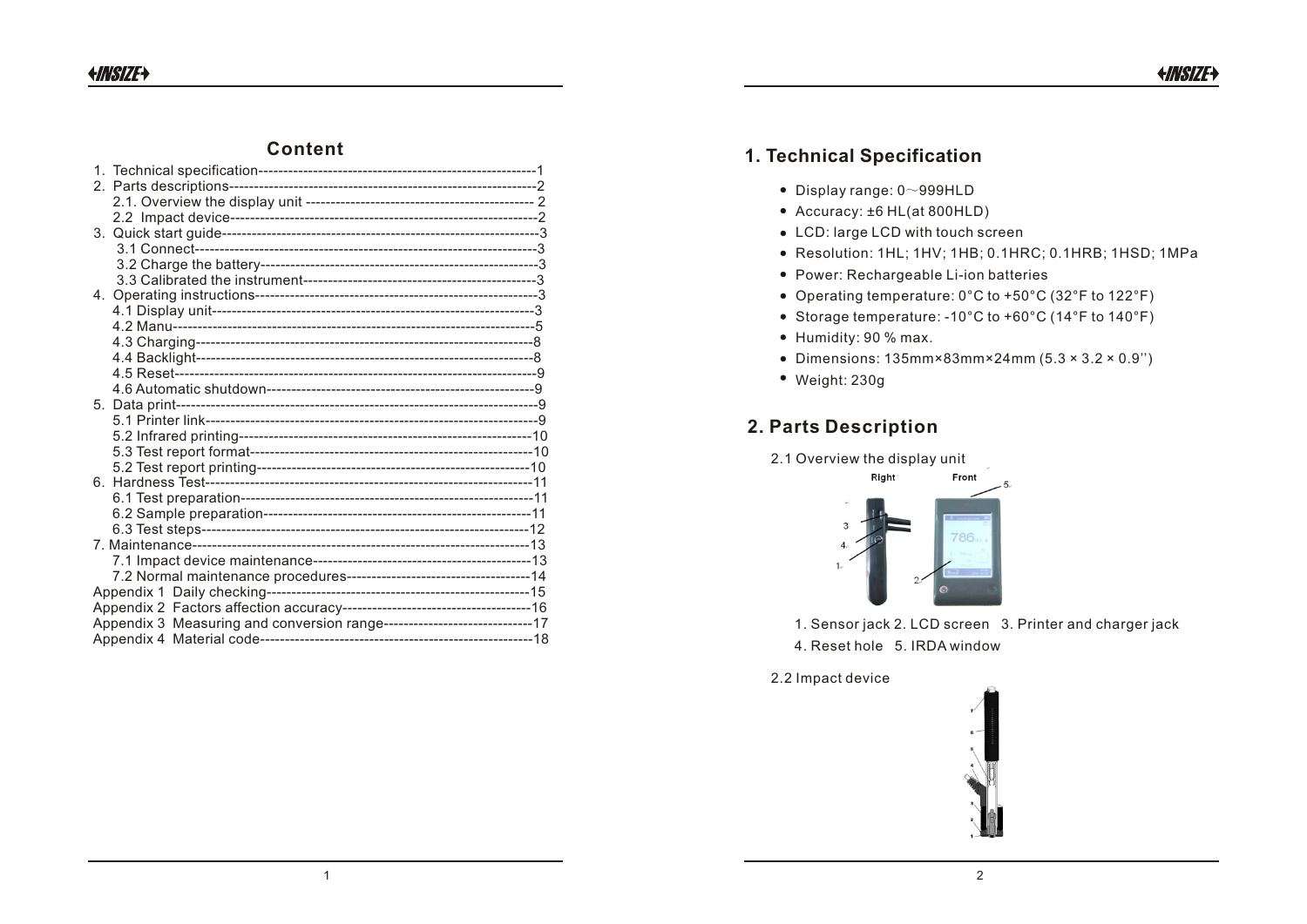1. Impact body 2. Support ring 3. Coil 4. Cable 5. Catch chuck 6. Loading tube 7. Release button

## **3. Quick Start Guide**

### 3.1 Connect

use the signal cable to connect between impact device and sensor

### 3.2 Charge the Battery

You must charge the battery fully (in display unit) before using the instrument for the first time.

3.3 Calibrated the Instrument

Test block are calibrated in accordance with the dynamic hardness value L. You must be calibrated the hardness tester by the test block before using the hardness tester for the first time.

## **4. Operating Instructions**

- 4.1 Display Unit
	- 4.1.1 Keyboard

POWER ON/OFF button  $\bullet$ : Press it to turn on the hardness tester; Press this button again for one second to turn off the instrument.



1. Impact Device: The impact unit type that connected to the display unit, you can click this icon to change the type of impact unit.

2. Material group: The material group of the sample.

3. Battery remaining indicator: indicate the remaining time of battery.

4. Hardness value L: Measured hardness value L. (Users can click this area to delete current measuring date.)

5. Impact direction: Display the impact direction.

6. Conversion value: The conversion value of measured value "L".

### **Note:**

1. When "---" appear at this position, indicated the conversion is out of range.

2. When no message at this position, Indicated that the "Conversion" have be set to "do not conversion" in this time.

7. Statistic values:

X: Mean value.

 S: The difference of maximum value and the minimum value (Measured hardness value L).

8. Statistic times : The impact times in a statistic data group

9. Impact times counter: Finished times of impact

10. Time and date: time and date of the system

11.Print current date: Print current date

4.1.2 Measurement Mode 12. Adjust the contrast of LCD

4.1.3 Adjusting the LCD Contrast Manually

Due to the use of different ambient temperatures and light conditions, it requires to adjust the contrast of LCD in order to making for observing and reading data.

Click "12" area can open dialog box which adjusts the contrast of LCD.

To click directly the following instruction of "Contrast Adjustment" can adjust the contrast of LCD on touch screen.

After the contrast adjustment to the appropriate state, sers click "12" area to confirm contrast and close this dialog box.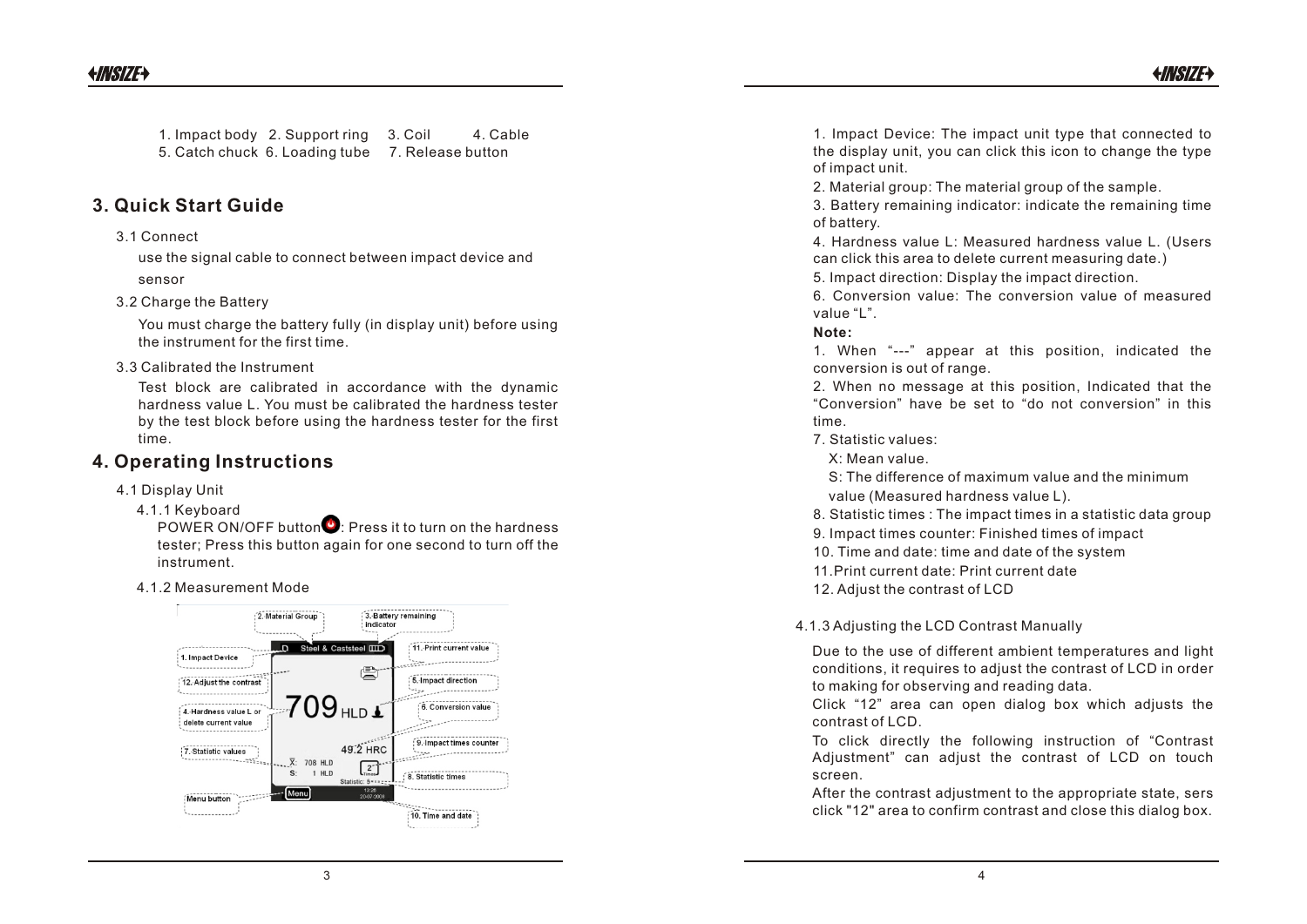If there is no an operation in 3 seconds when open the dialog box which adjust the contrast of LCD, this dialog box will close automatically.

After adjusting contrast, the contrast will be restored to its original state if users will not click "A" area again to confirm the current operation.

#### 4.2 Menu



### 4.2.1 Testing Setup

Click Testing Setup item on the menu mode to display the Testing Setup menu.

This menu item contain five selectale items: Material Group, Impact Direction, Conversion, Limit Values and Statistic.



4.2.2 Printing Setup

You can print out the measured values in many formats. In menu mode, directly click Printing Setup on the menu mode to display the Printing Setup menu.

There are three options in this menu: Items, Print Memory and Print All.

4.2.3 Memory Management

Through this menu, you can browse and delete the memory data, simultaneously also can print out the memory data. In menu mode, directly click Memory Management item to display the Memory Management menu.

There are five options in this menu: Browse A To Z, Browse Z To A, Browse Selected, Delete Selected and Delete All.



### 4.2.4 System Setting

System Setting contains some system function switches; users can setup various switching functions according to their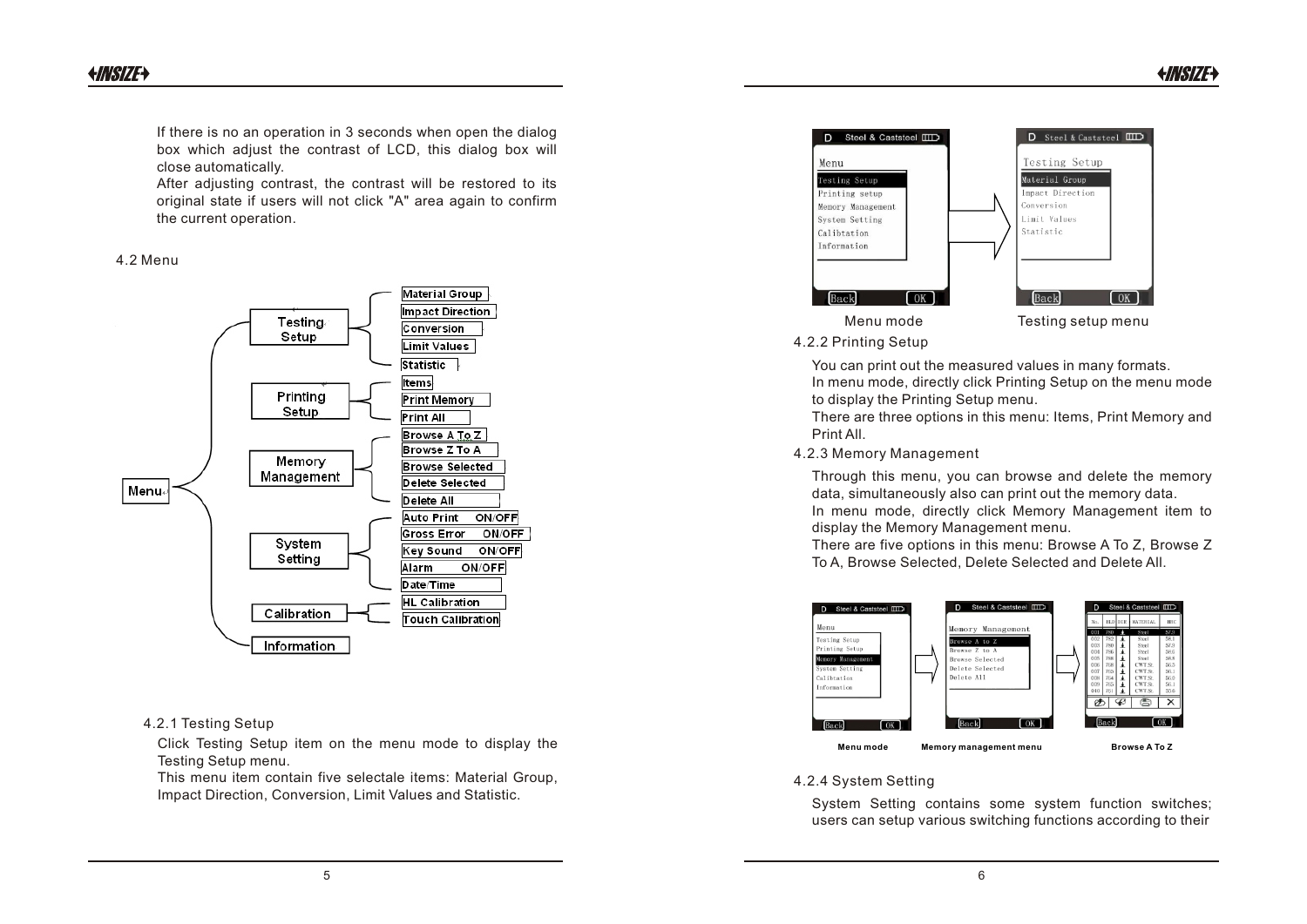requirements, such as the adjustment of system calendar and clock.

In menu mode,directly click the System Setting option on the screen to display system setting menu, users can set for the corresponding switches or turn into the windows of setting system calendar and clock. Clicking BACK, users can turn back to the upper menu.

#### 4.2.5 Calibration

The Calibration contains the HL Calibration and Touch Calibration.

HL Calibration is used to calibrate the measured value (HL) of the hardness tester, so as to farthest decrease measuring error.

The Touch Calibration is used to calibrate the accuracy of the touch screen position, so as to provide correct fast operation of touch screen.

In System setting menu, select Calibration by clicking on the Calibration option to enter the Calibration screen.



#### 4.2.6 Information

Information includes developers and version information of the software and the serial number of the unit. Products manufactured in different periods, the software will be different because of version upgrade. Therefore in use, if users ask service engineer or agent for advice of technical problems related to software, they may be required to provide such information.

In menu mode, users can directly click Information on the screen to get in the window of Information.

Note: Version number may be changed with software upgrade, which will not be re-notified.



### 4.3 Charging

Users need to recharge batteries when batteries are used for the first time and exhaustion of electricity arises.

The capacity of battery will show as empty after exhausting use (3 columns as full), and show a word "Power Shortage!" Besides, the buzzer will beep once in two seconds to tell the user it's time to charge.

Firstly, users should insert the USB plugs of charger into the right USB jack of display unit and then connect the charger with AC socket (220V/50Hz) to start charging. Meanwhile, the screen of display unit will display "charging...".

When instrument is at the turn-off model, charging instrument will be automatically switched on, and the battery symbols will be shown consecutively.

At the end of charging, users can see "charging complete" on the screen. If users press ON/OFF button at this time, the instrument won't be turned off, because it is on a supervision mode.

Note: Please use the exclusive charger for the display unit.

#### 4.4 Backlight

Users need to recharge batteries when batteries are used for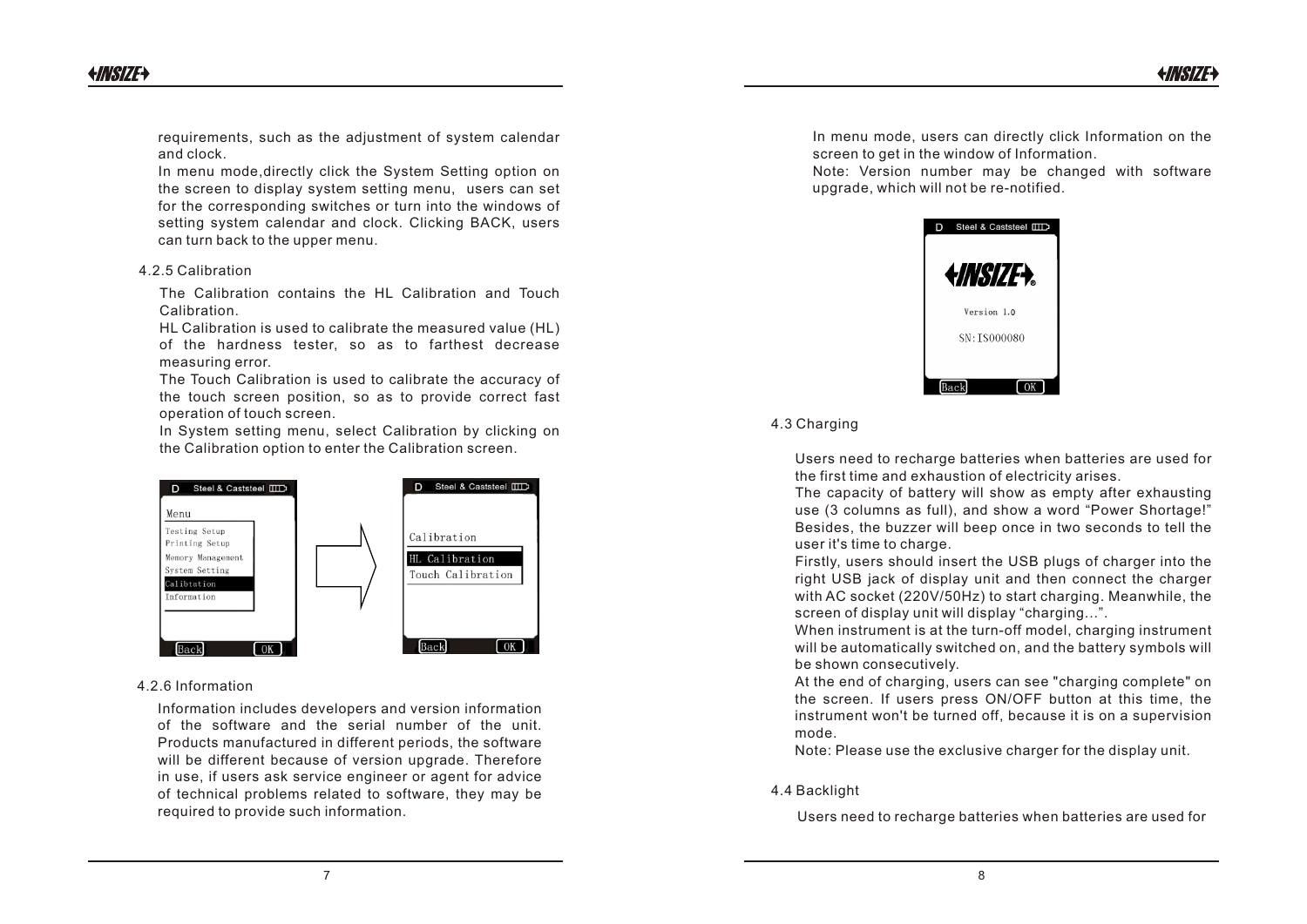poor light conditions. It can automatically open backlight when turn on the instrument. If there is no measure, and no touch screen operation, instrument will close backlight itself for saving power. It won't reboot until the status above happens. If the backlight is off, when users click touch screen or have measurement, then the backlight will light up again.

#### 4.5 Reset

If the display unit isn't in order or halt during the use process, users can click the reset button by insert a slender rod into the Reset hole at the right side of display unit, and then the instrument will restart.

#### 4.6 Automatic Shutdown

Display unit will automatically shutdown in the following case in order to save battery power. Display unit will store all the parameters automatically before turning-off.

1. If there is no measure, and no touch operation in 3 minutes, display unit will automatically switch off. And it will beep continuously in 10 seconds before shutdown.

2. When battery power is not enough, the display unit will display "power shortage", and buzzer will beep once in one second, and the display unit will automatically switch off after 10 seconds.

## **5. Data Printer**

ISH-SPHA Hardness Tester can be linked with exclusive micro printer, so printer can print out the measured values.

### 5.1 Printer Link

Switching off the power of the display unit, users can then insert the USB plugs of printer cable (optional) into the USB jack for printer at the right side of display unit, and insert the other side of cable into the socket at the left side of printer, connecting the printer with display unit. Users can now boot the printer by pressing POWER button on the printer, and turn on the display unit next.

### 5.2 Infrared Printing

Put the display unit's infrared launch window at the level of printer's in infrared receive window. At this time, users can use infrared print like serial print.

**Note**: When using serial cable to print, users cannot put the hardness tester's infrared launch window at the level of printer's infrared receive window; similarly, whenusing infrared print, users should pull down the serial cable. Otherwise, the printer will print unrecognizable code; even the paper will be non-stop output from printer.

### 5.3 Test Report Format

| Test Report                     |  |  |  |
|---------------------------------|--|--|--|
| Impact Unit Type: D             |  |  |  |
| Material : Steel& Caststeel     |  |  |  |
| $1$ 809 HLD $\pm$ 61.2 HRC      |  |  |  |
| Date: 30-12-08 Time: 18:21:27   |  |  |  |
| 2 808 ILD $\triangleq$ 61.2 HRC |  |  |  |
| Date: 30-12-08 Time: 18:21:27   |  |  |  |
| 3 805 HLD $\pm$ 60.8 HRC        |  |  |  |
| Date: 30-12-08 Time: 18:21:27   |  |  |  |
| 808 IILD <b>6</b> 61.2 HRC<br>4 |  |  |  |
| Date: 30-12-08 Time: 18:21:27   |  |  |  |
| 5 805 HLD $\pm$ 60.8 HRC        |  |  |  |
| Date: 30-12-08 Time: 18:21:27   |  |  |  |
| 00.4 HRC<br>$s = 3$ HLD         |  |  |  |
| $\bar{x}$ – 806 HLD 61.0 HRC    |  |  |  |
| Printed: 30-12-08 18:21:27      |  |  |  |
|                                 |  |  |  |

### 5.4 Test Report Printing

ISH-SPHA Hardness Tester offers various typing ways. Users can flexibly choose the way of typing in the actual use.

### 5.4.1 Automatic Printing

If Auto Print has been set to ON, printer can print automatically during the measure process. Display unit will sent out the data to printer after the completion of a group of test data. The printer will print the title of report before the beginning of each group of data. When the Statistic Times Values is set as 1, the printer can't print automatically. When the Statistic Times Values is set as 2 to 99, the printer will print automatically by the statistic group.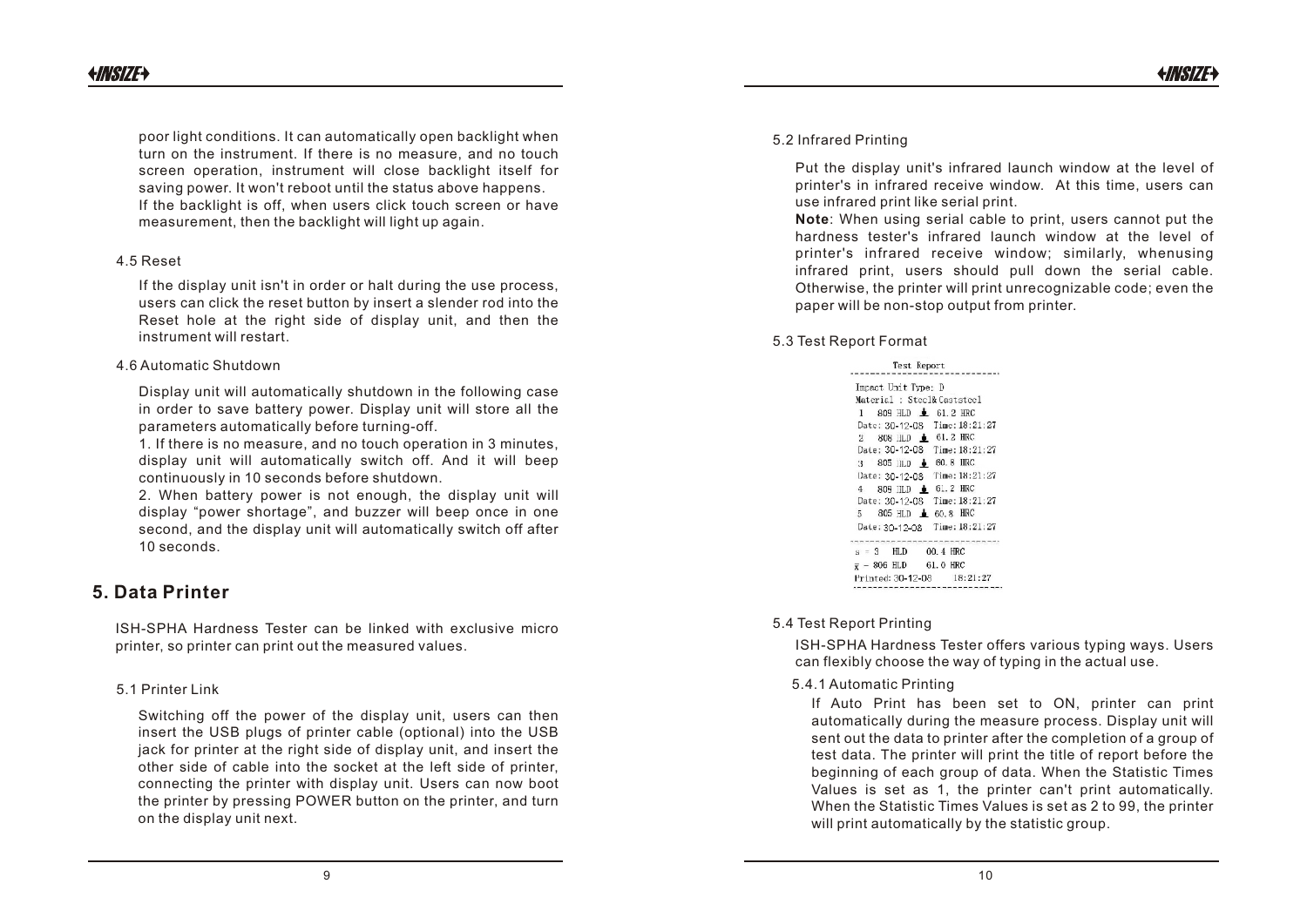54. A beneficient manual when the same state of the same special of the same state of the same state of the same state of the same state of the same state of the same state of the same state of the same state of the same 5.4 204 facebook (Pinters later) and Pinters in the state of the state of the state of the state of the state of the state of the state of the state of the state of the state of the state of the state of the state of the

ce Ra ≤ 1 .6

4) Sample must be of sufficient quality and rigidity. If it's lack of quality and rigidity, it may cause displacement or shaking in the process of testing impact, which can lead to large errors. Generally speaking, if the sample quality is more than 5kg can be directly tested; if the sample quality is 2~5kgs, the sample should be taken in fixation test by means of appropriate clamping; if the sample quality is 0.05~2kgs, the sample should be conducted coupling before the test; if the sample quality is less than 0.05kg, this hardness tester is inappropriate to use.

Coupling method: Testing sample's back should be prepared<br>to make a plane as a supporting surface with a smooth<br>formation. Filling with a little coupling substance (Industry<br>Vaseline can be used), users can now press to th

5) Samples should be thick enough and with sufficient surface<br>absorption layered. If users use D-type impact device, the<br>thickness of sample should not be less than 5mm, and surface<br>absorption layer (or surface-hardening l

6) When testing sample surface is not horizontal, the curvature radius of testing and nearby surface should be larger than 30mm. And appropriate supporting ring should be elected and installed.

7) A sample should not be with magnetic. The signal of the impact device would be seriously interfered in the work by the magnetic, which may cause inaccurate test results.

6.3 Test Steps

### 1) L o a din g

Simply load the impact device by sliding the loading tube forward.

2) Pla c e

Then place and hold the impact device on the surface of the test piece at the desired test point. Impact indirection should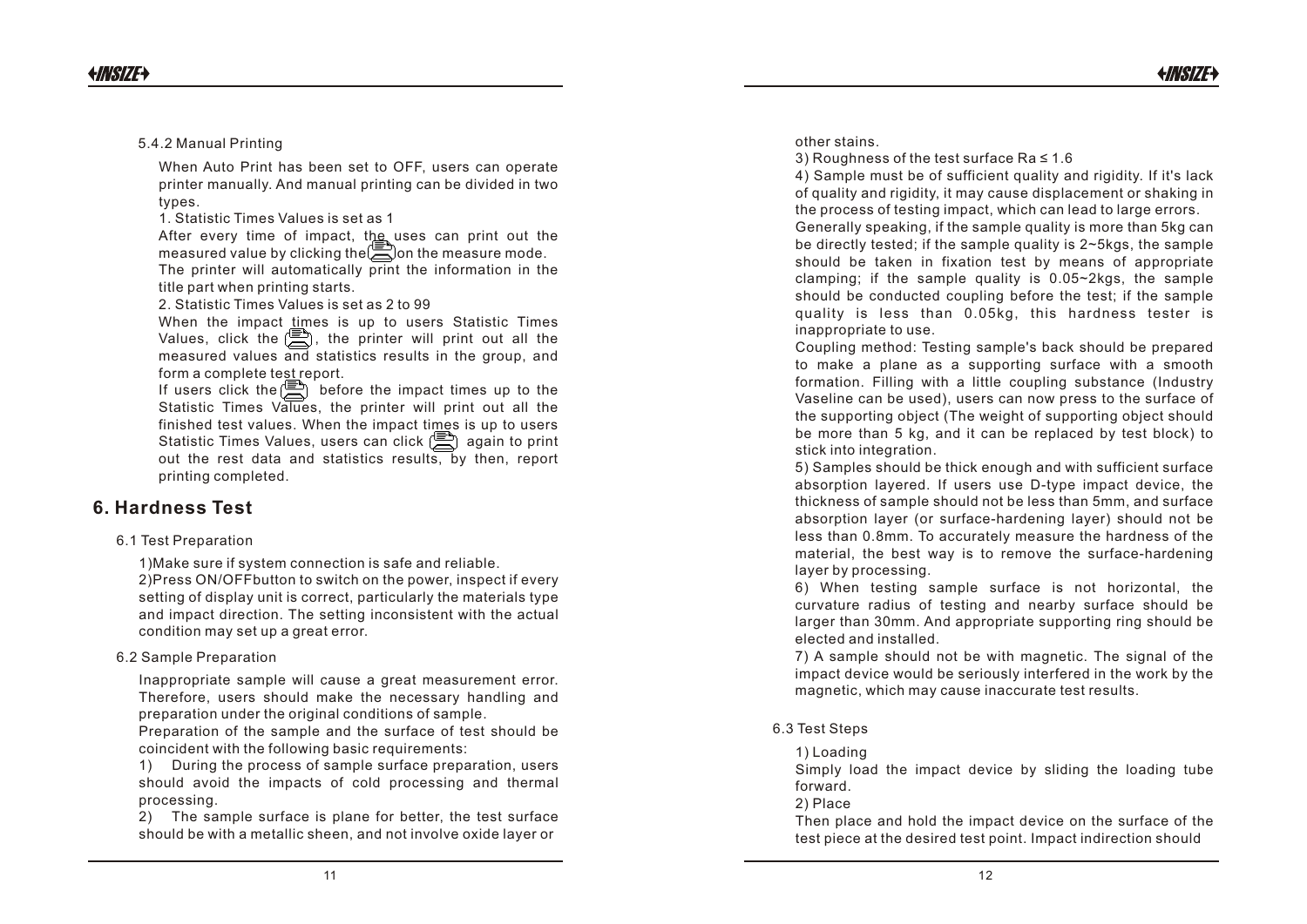be vertical with the test of surface.

#### 3) Measure

Trigger the impact by pressing the trigger button. The hardness value will be instantaneously displayed.

4) Read the test result. Modern electronics with power saving featuresprovide for long operating life. The large LCD display always shows how ISH-SPHA hardness tester is configured to test. Variable function touch screen allow for quick change of common test parameters, and the on screen hint line shows the other active control keys. No subjective measuring errors are possible, giving highly repeatable results. Internal self diagnostics with error messages assure reliable test results. Readings can be stored automatically in the internal memory or sent directly to a printer. Repeating the above steps, users can carry out tests in more points.

> D Steel & Caststeel IIID  $\oplus$ 709 HLD 1 49.2 HRC X: 708 HLD  $\left[\frac{2}{2}\right]$ 1 HLD



## **7. Maintenance**

7.1 Impact Device Maintenance

After using 1000-2000 times, users should clean the catheter of impact device and impact body with nylon brush, and screw off the supporting ring before clean the catheter, and then take out the impact body, rotate the nylon brush into the tube in an anti-clockwise direction, and pull out when touching the bottom. So repeatedly, and then load up the impact body and supporting ring; Users should release the impact body after use. And the lubricant is banned.

7.2 Normal Maintenance Procedures

In calibration of the hardness tester, if finding that error is larger than 12HLD, users must be renew the steel ball or impact body, because the reason may be that the steel ball or impact body is wore out to lead to failure in operation.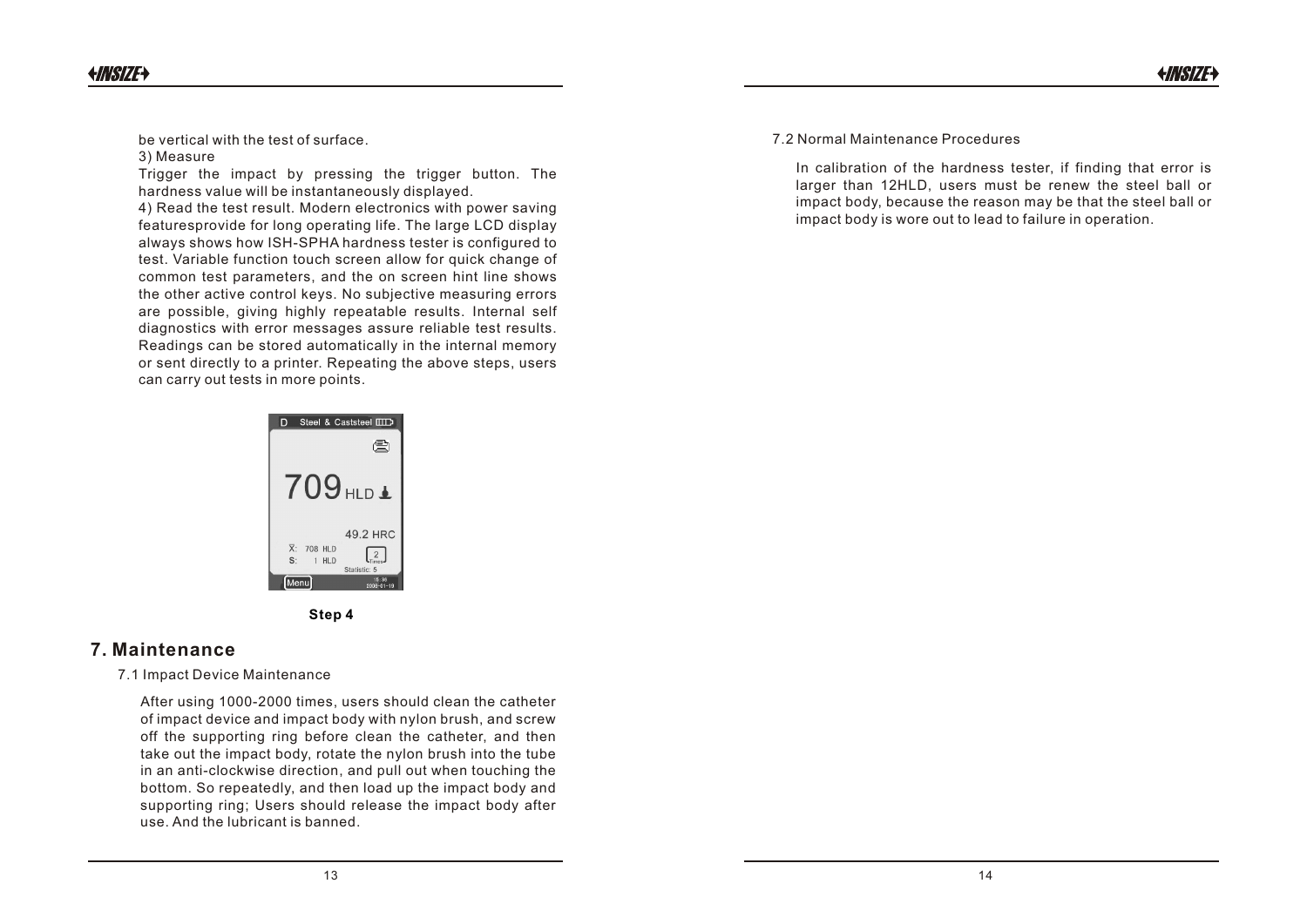## **Appendix 1 Daily Checking**

Normal test block is mainly used for calibrate the hardness tester. The error and the repeatability of the hardness tester should be in the scope defined by the following table.

| Impact<br>Device | Impact<br>direction | Hardness of<br>Test block (HL) | Error<br>Allowed | Repeatability<br>Allowed |
|------------------|---------------------|--------------------------------|------------------|--------------------------|
|                  |                     | $750 - 830$                    | +12HID           | 12HI D                   |
|                  | Ξ.                  | $490 - 570$                    | +12HI D          | 12HI D                   |

Note:

1.  $Error=HTD-HLD$ 

HLD is the average value of 5 values measured on the test block. HLD is the value that marked on test block.

2. Repeatability= HLDmax - HLDmin

HLDmax is the maximum value in 5 values that measured on the test block.

HLDmin is the minimum value in 5 value measured on the test block.

## **Appendix 2 Factors Affection Accuracy**

Incorrect operation or improper testing conditions would have serious impact on testing accuracy. Following is several common factors effect the accuracy of testing for the use of reference:

1) Roughness of sample surface

When the impact body impact on the sample, a small pit would arise on the sample surface, so at the same time, should finish the surface of the sample. The more roughness, the less consumption of impact energy whereas the less roughness, the more consumption of impact energy. Accordingly, the roughness of sample testing points on the surface Ra≤ 1.6.

2) The shape of sample surface

Leeb testing principle demands the velocity of rebound and impact are on the same line, because the impact body is moving in a metal tube. Even if the velocity of rebound and impact are not on the same line, it also can show hardness for sure, but the impact body would collide with tube wall when it rebounds, which will affect the velocity of rebound. Therefore, a greater error is on test accuracy. When the radius of curvature of the testing sample surface is smaller, the solution is the use of suitable variant supporting circle. If users require special supporting circle, we can contribute to design and process.

3) The weight of the sample

If the sample weight must be larger than or equal to 5kg, and not easily sway. If the sample weight were less, the sample would need proper treatment (It is necessary to increase the supporting or mounting through coupling compress on larger weight testing stand), and the testing results can be achieved in accuracy. There should be a certain area at the testing points (the area required to meet a set of testing points) and no vibration or shaking. If the weight is not enough, users must be as much as possible reduce the jitter and sloshing by the methods of increasing supporting, coupling and compressing. And supporting device should avoid shock.

### 4) The sample stability

Any effective tests need to minimize possible interference from outside; it's more important to dynamic measure such as Leeb hardness test. Therefore, measuring only allowed in stable hardness testing system. If it's likely to lead to sample movement in the tests, users should fix it before testing.